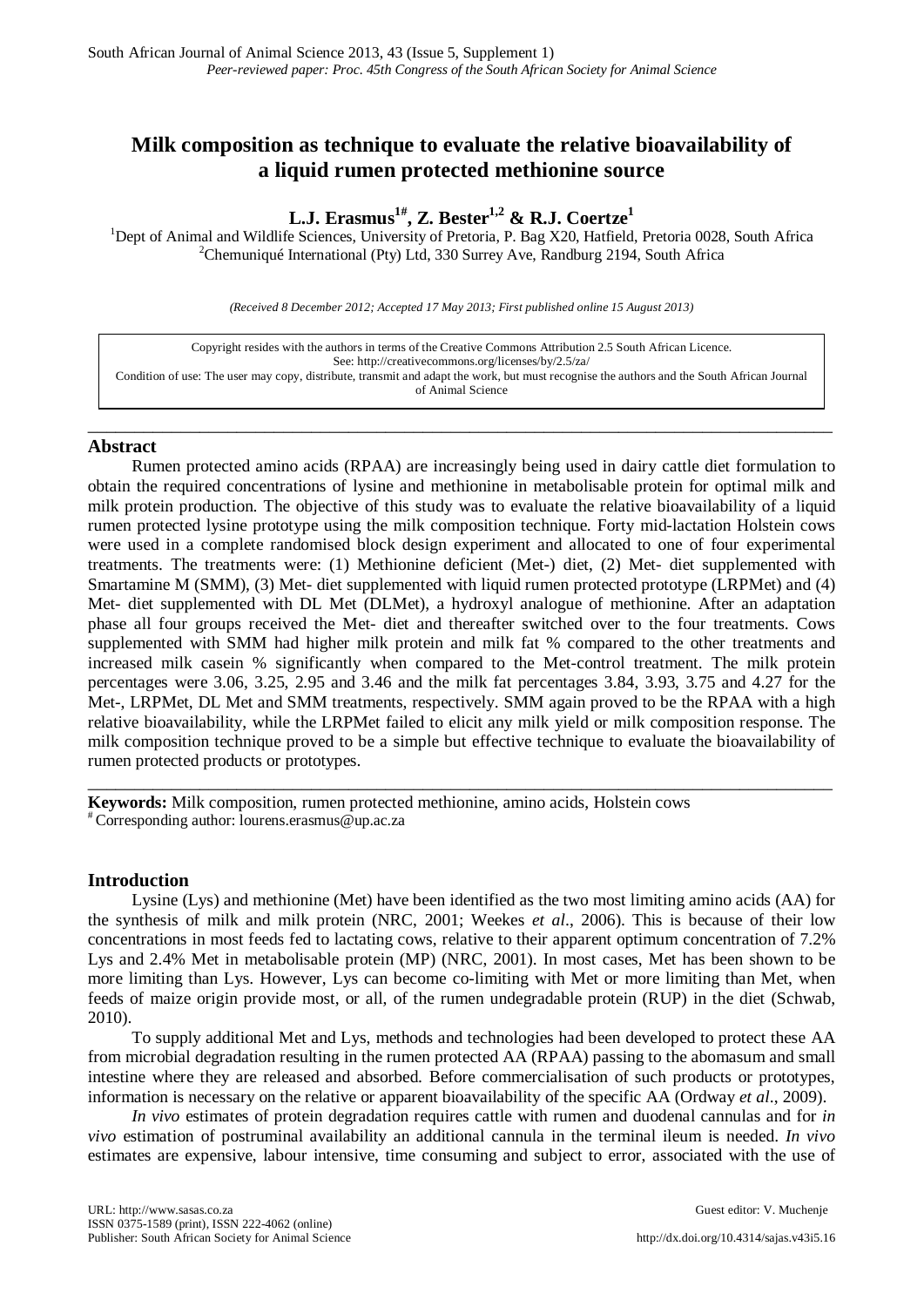digestion flow rate and microbial markers and animal variation. Alternative methods for measuring ruminal degradation and postruminal availability of nutrients are needed (Tamminga & Chen, 2000). The *in situ* technique for measuring rumen degradation and the mobile bag technique for measuring rumen undegraded protein (RUP) digestibility are alternative techniques, but still require cannulated animals and are unsuitable for evaluating liquid products (Stern *et al*., 2006).

An alternative non-invasive procedure to estimate the relative bio-availability of RPAA is to measure changes in milk composition (milk composition technique) (Sameulson *et al*., 2001). It has been demonstrated that (1) content of protein in milk is more responsive than milk yield to supplemented Lys and Met, particularly in post-peak cows, (2) increases in milk protein percentage are independent of milk yield, (3) casein is the most influenced milk protein fraction, and (4) increases in milk protein production to increased supplies of either Lys or Met in MP are the most predictable when the resulting predicted supply of other AA in MP is near or at estimated requirements (NRC, 2001).

It was hypothesised that the relative bio-availability of a liquid RP Met (LRP Met) prototype could be determined, using the milk composition technique, by comparing it to an established RP Met source (Smartamine M) (Adisseo, Inc., Antony, France) and to a feed grade DL-Methionine (Evonik Degussa, Theodore, Alabama, USA) which is not protected against ruminal degradation.

#### **Materials and Methods**

Forty high producing early- to mid-lactation multiparous Holstein cows were used in a randomised complete block design experiment. The cows were grouped into 10 blocks of four cows each. Within each of the 10 blocks the cows were allocated to one of four dietary treatments based on the average milk during the two weeks preceding the study, days in milk and parity. The mean days in milk for the four treatment groups were 98, 114, 102 and 111 days, respectively. The four experimental treatments were a Met deficient diet (Met-), and the Met- diet supplemented with either Smartamine M (SMM), the LRPMet prototype or DL Met. The Lys : Met ratio (%MP) in the Met- diet was 7.2 : 1.72 (4.18 : 1) (Table 1). The CPM Dairy

| Ingredient                    | g/kg<br>DM | Chemical<br>composition <sup>2</sup> | $g$ /kg /DM |  |
|-------------------------------|------------|--------------------------------------|-------------|--|
|                               |            |                                      |             |  |
| Lucerne hay                   | 313        | Crude protein (CP)                   | 185.5       |  |
| Sorghum                       | 255        | $RUP4$ (% CP)                        | 50.2        |  |
| Whole cottonseed              | 102        | ME <sup>4</sup> (MJ/kg)              | 11.2        |  |
| Wheaten bran                  | 98         | NDF <sup>4</sup>                     | 316         |  |
| Citrus pulp dried             | 59         | NFC <sup>5</sup>                     | 381         |  |
| Sugar cane molasses           | 51         | Starch                               | 164         |  |
| Blood meal                    | 43         | Ether extract                        | 65          |  |
| Soybean oilcake meal          | 39         | Calcium                              | 8.9         |  |
| $Megalac^{TM}$                | 24         | Phosphorus                           | 4.1         |  |
| Sodium bicarbonate            | 8          | Lys $(\% MP)$                        | 1.72        |  |
| Salt                          | 5          | Met $(\%$ MP)                        | 7.2         |  |
| Vit + Min premix <sup>3</sup> | 4          | Lys: Met                             | 4.18:1      |  |
|                               |            |                                      |             |  |

**Table 1** Ingredient and chemical composition of the methionine deficient (Met-) control diet<sup>1</sup>

<sup>1</sup>Experimental diets: Met-diet supplemented with either LRPMet, Smartamine M or DLMet to each provide a similar amount  $(23.6 \text{ kg})$  of potentially available Met resulting in an optimal ratio of Lys : Met  $(3:1)$  in MP.

<sup>2</sup>Predictions from CPM Dairy database.

<sup>3</sup>Vitamin and mineral content/kg DM: 45 mg Zn; 15 mg Cu; 22 mg Mn; 0.25 mg Se; 0.1 mg Co; 0.28 mg I; 2900 IU vitamin A; 800 IU vitamin D; 20 mg vitamin E.<br><sup>4</sup> RUP: rumen undegraded protein; ME: metabolisable energy; NDF: neutral detergent fibre; <sup>5</sup> NFC (non-fibre carbohydrates) (% DM) = 100 – (CP + Fat + Ash + (NDF – ND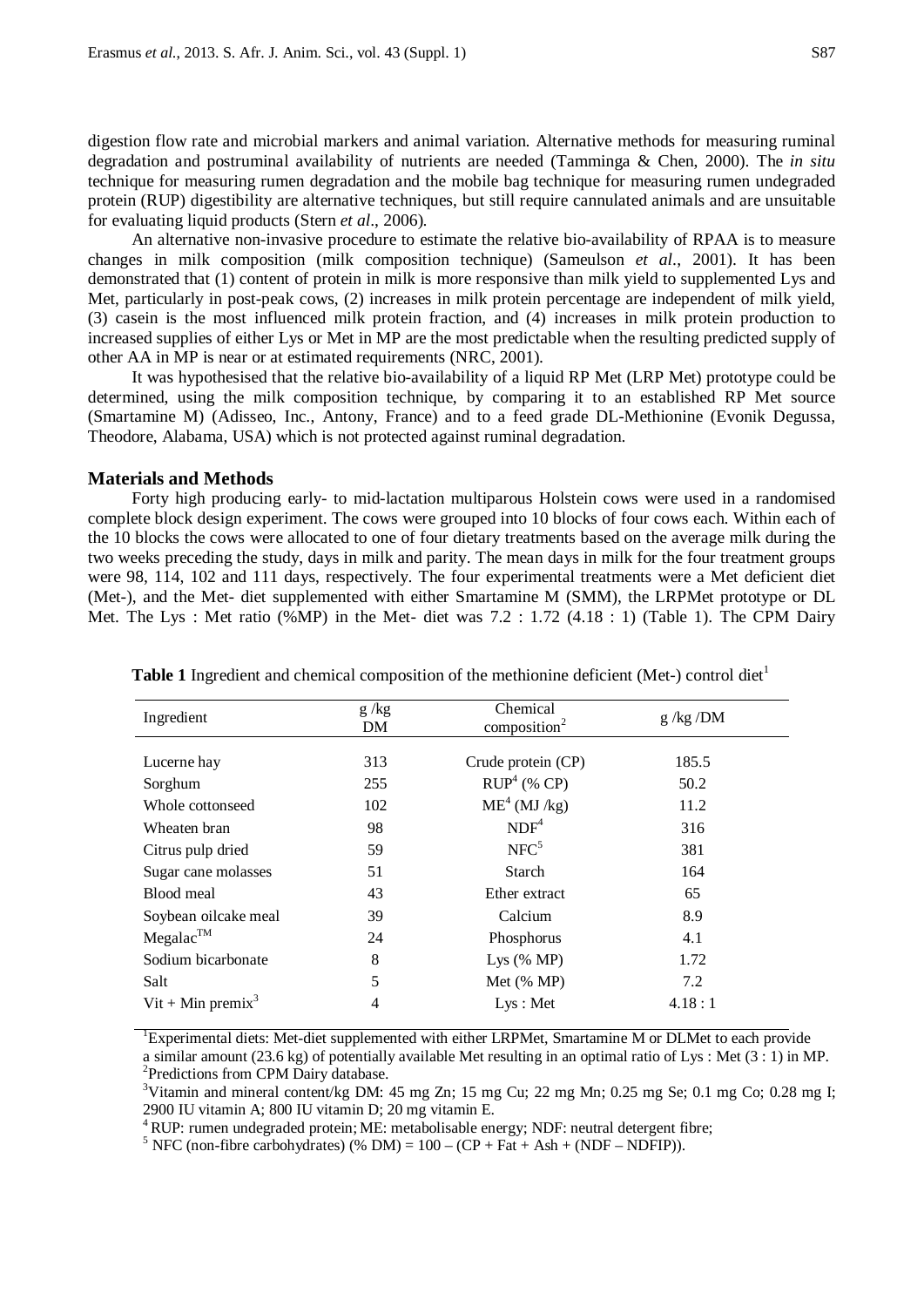programme was used to formulate and evaluate the Met- diet and determine the additional amount of post ruminal available methionine needed to achieve the desired Lys : Met ratio of 3 : 1 or 7.2% and 2.4% of MP. Based on product specifications the Met- diet was supplemented with either 145 mL/cow/day of LRPMet, 37.3 g of SMM/cow/day or 23.8 g of DL Met/cow/day to each provide a similar amount of 23.6 g of potentially available Met and therefore the optimal Lys : Met of 3 : 1 in MP. The ingredient and chemical composition of the Met- diet are shown in Table 1.

The experiment consisted of three experimental periods, namely an adaptation period of seven days and two experimental periods of 21 days each during which production was monitored and samples taken. During period 1, the adaption phase, all cows were fed a commercial total mixed ration (TMR) (170 g CP, 370 g NFC, 11.1 MJ ME/kg DM) (Afgri Limited, 12 Byles Bridge Boulevard, Centurion 0046). The TMR was fed three times per day and fresh water available *ad libitum*. Cows were milked three times per day in a 10 point Herringbone system equipped with a DeLavalAlpro milking system (DeLaval (Pty) Ltd, Pinetown, South Africa). Calanheadgates were used to measure daily individual feed intake. Milk production was recorded on a daily basis and milk samples were taken every second day to be analysed for fat protein, lactose and SCC using the System 4000 Infrared Analyzer (Foss Electric, Hillerod, Denmark). During period 2 the Met- diet was fed for 21 days to all four groups of cows. Additional milk samples were taken on day 21 of period 2 and analysed for N fractions (casein, whey, NPN). Milk samples were analysed for urea by the colorimetric-enzymatic method, using Chemspec 150 (Bentley Instruments Inc, Chaska, MN, USA), noncasein N (Lynch *et al*., 1998) and NPN concentrations (AOAC, 1995 method 33 2 12; 991 21). Casein concentrations were obtained by difference. During period 3, three of the four groups receiving the Met- (control) diet during period 2 were supplemented with either DL Met, SMM or LRPMet for 21 days. Supplements were mixed into small amounts of TMR (2 kg) twice daily and fed directly after cows returned from the milking parlour. Additional TMR was only fed for *ad libitum* consumption after all of the 2 kg TMR with supplement was consumed. Production data monitoring and sampling were the same as in period 2.

Data were analysed as a randomised complete block design with the General Linear Model (GLM), (SAS, 2006) for an analysis of variance to determine difference between treatments and periods. Means and standard error of the means (SEM) were calculated. The significance of difference between means was determined by the Fischer's protective test (Samuels, 1989). Significance was declared at  $P < 0.05$  and tendencies at  $P < 0.10$ .

The linear model used is described by the following equation:

 $Y_{iik} = \mu + T_i + P_i + B_k + TP_{ii} + e_{iik}$ Where  $Y_{ijk}$  = variable studied during the period

 $\mu$  = overall mean of the population

- 
- $T_i$  = effect of the ithe treatment
- $Pj$  = effect of the jthe period
- $B_k$  = effect of the kthe block
- $E_{iik}$  = error associated with each Y

Average days in milk as covariant were included in the original model. No significant interactions with treatments were found.

### **Results and Discussion**

The effect of AA supplementation on production parameters is shown in Table 2. Milk yield was not affected by treatment and did not differ within any of the periods  $(P > 0.05)$ . This was expected since milk yield responses to Lys and Met supplementation are more common in early-lactation than in mid- or latelactation cows (Schwab & Ordway, 2001), as was the case in this study. Similarly, Blum *et al*. (1991) and Krober *et al*. (2001) found only minor effects of additional Met on milk yield. For all treatments DMI declined (*P* <00.5) when comparing periods 1 and 2 within treatment, most probably because the Met- diet contained 4% bloodmeal which is high in Lys, but unpalatable. During period 3 the cows possibly got accustomed to the taste and only cows receiving the LRPMet supplement had a lower DMI when compared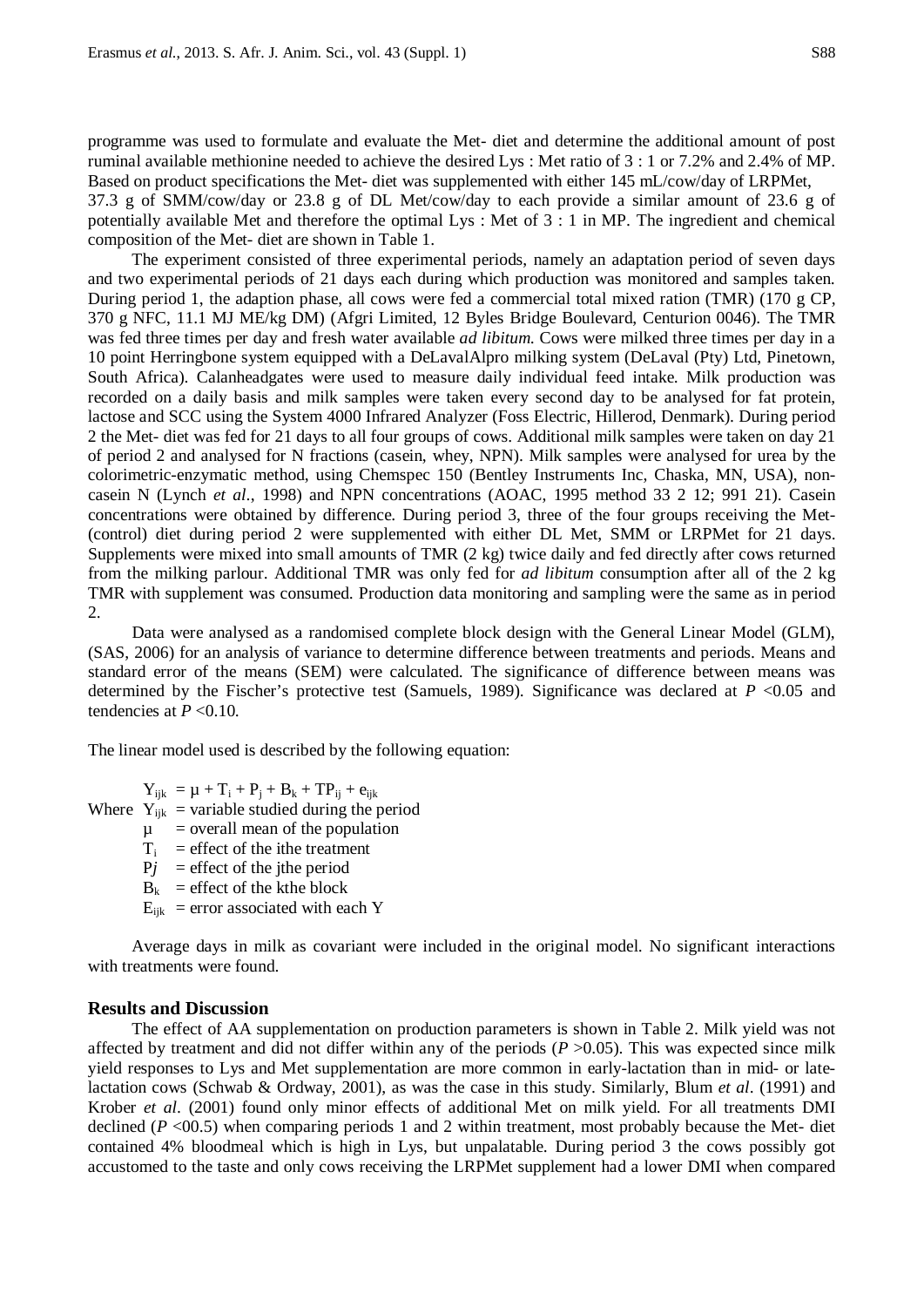to period 2 within treatments (*P* <0.05). Donkin *et al*. (1989) and Wang *et al*. (2009) also reported no change in DMI after RPAA supplementation.

| Parameter            | <sup>1</sup> Treatments |                           |                          |                              |                  |
|----------------------|-------------------------|---------------------------|--------------------------|------------------------------|------------------|
|                      | Met-                    | LRPMet                    | <b>DLMet</b>             | <b>SMM</b>                   | SEM <sup>E</sup> |
| Milk yield (kg /day) |                         |                           |                          |                              |                  |
| P1                   | 35.72                   | 36.05                     | 36.48                    | 35.36                        | 0.99             |
| P2                   | 35.74                   | 36.55                     | 36.96                    | 35.65                        | 0.99             |
| P <sub>3</sub>       | 35.02                   | 35.13                     | 36.34                    | 35.07                        | 0.99             |
| DMI (kg /cow/day)    |                         |                           |                          |                              |                  |
| P <sub>1</sub>       | $25.03^a$ <sub>1</sub>  | $23.91^{ab}$ <sub>1</sub> | $22.7^{bc}$ <sub>1</sub> | $22.55^{\circ}$ <sub>1</sub> | 0.53             |
| P <sub>2</sub>       | 19.82 2                 | $20.40_2$                 | 20.47 2                  | 19.51 $_2$                   | 0.53             |
| P <sub>3</sub>       | 19.41 $_2$              | $18.79_3$                 | 19.49 $_2$               | 18.73 $_2$                   | 0.53             |
| Milk Protein (%)     |                         |                           |                          |                              |                  |
| P1                   | $3.10^{ab}$             | $3.16^{ab}$               | 3.00 <sup>b</sup>        | $3.23^{a}_{1}$               | 0.17             |
| P <sub>2</sub>       | $2.98^{b}$              | $3.15^{\circ}$            | $2.94^{b}$               | $3.22^{a}$ <sub>1</sub>      | 0.17             |
| P <sub>3</sub>       | $3.06^{b}$              | $3.25^{b}$                | $2.95^{\circ}$           | $3.46^{a}_{2}$               | 0.17             |
| Fat $(\%)$           |                         |                           |                          |                              |                  |
| P <sub>1</sub>       | 3.54                    | 3.65                      | 3.62                     | $3.80_3$                     | 0.14             |
| P <sub>2</sub>       | $3.79^\circ$            | 3.97 <sup>ab</sup>        | $3.82^{bc}$              | $4.14^{a}_{1}$               | 0.14             |
| P <sub>3</sub>       | $3.84^{bc}$             | $3.93^{ab}$               | $3.75^{\circ}$           | $4.27^{a}_{2}$               | 0.14             |
| Lactose $(\%)$       |                         |                           |                          |                              |                  |
| P <sub>1</sub>       | 4.83 $_1$               | $4.76_1$                  | 4.80 $_1$                | $4.76_1$                     | 0.06             |
| P <sub>2</sub>       | 4.70 $_{12}$            | $4.64_1$                  | 4.73 $_{12}$             | $4.63_1$                     | 0.06             |
| P <sub>3</sub>       | $4.65^a_{2}$            | $4.48^{bc}$ <sub>2</sub>  | $4.62^{ab}{}_{2}$        | $4.43^{\circ}_{2}$           | 0.06             |

**Table 2** Effect of methionine (Met) supplementation on milk yield, dry matter intake (DMI) and milk composition measured over and within periods\*

<sup>1</sup>Treatments: Methionine deficient diet (Met-); Met- diet supplemented with liquid rumen protected methionine (LRPMet); Met- diet supplemented with Smartamine M (SMM); Met- diet supplemented with DL-Methionine

(DLMet).<br>abcd Row means with different superscript differ  $(P < 0.05)$ .

<sup>123</sup> Column Means with different subscripts differ ( $P < 0.05$ ).<br><sup>E</sup> Standard error of least square means.

**\*** During P1 cows received a standard TMR, during P2 the Met- diet and during P3 the respective Met supplements in addition to the Met- diet.

During period 1 milk protein % was higher (*P* <0.05) for cows in the SMM group when compared to cows in the DLMet group, but did not differ from the other treatments. During period 3 cows receiving the SMM treatment had the highest milk protein % at 3.46%, and differed (*P* <0.05) from the other treatments. Chapoutot *et al*. (1992) clearly demonstrated that milk protein percentage is more sensitive than milk yield to improved concentrations of Lys and Met in MP of post-peak lactation cows. They observed that 37 cows of forty cows responded with greater milk protein content and only 16 cows responded with more milk after RPLys + Met supplementation. In support of our results Noftsger & St-Pierre (2003) and Chen *et al*. (2009) found significant increases in milk protein % by increasing Met in MP by 21% and 19%, respectively, in order to achieve a more favourable Lys : Met ratio of 3 : 1. Results from the present study are furthermore supported by Patton (2010) who conducted a meta-analysis involving 36 studies where RP Met was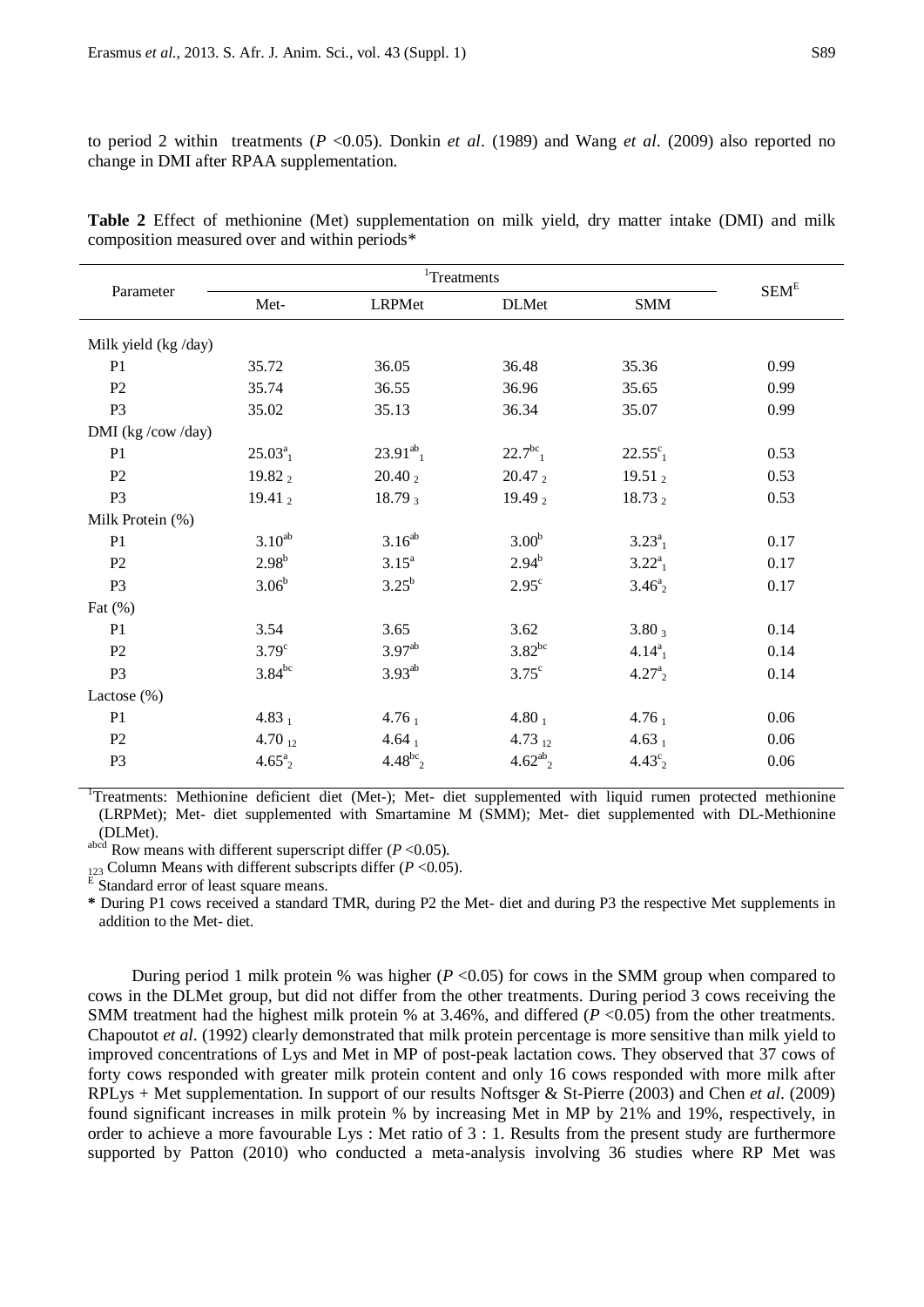supplemented. Milk protein % was consistently increased with minor effects on dry matter intake (DMI) and milk production.

Milk fat % did not differ between treatment groups during period 1, but was highest for cows supplemented with SMM during period 3. Increases in milk fat have been observed in postruminal infusion studies (Socha *et al*. 1994) or in several studies where Met was supplied in RP form (Yang *et al*., 1996; Wang *et al*., 2010). It is unclear why increased amounts of Met and Lys in MP only sometimes increase fat content in milk. One possibility might be positive effects of Met on the novo synthesis of short- and medium chain fatty acids in the mammary gland. Another possibility may relate to the role of AA in the intestinal and hepatic synthesis of chylomicrons and very low density lipoproteins (NRC, 2001).

Within periods, milk lactose was not affected by treatment, but values were lower  $(P \le 0.05)$  during period 3 compared to period 1, most probably because of the lower supply of glucogenic precursors brought about by the lower DMI.

The effect of AA supplementation on the magnitude of change in milk components, when comparing different periods/dietary changes is shown in Table 3. The magnitude of change in milk fat % and milk protein % between treatments did not differ (*P* > 0.05) when comparing the adaptation diet and the Met- diet. When changing from the Met- diet to the AA supplemented diets, cows supplemented with SMM responded with an average increase of  $0.24\%$  protein units which differed from other treatments ( $P < 0.05$ ). The magnitude of change in milk fat % when changing from the Met- to the AA supplemented diets were not different between treatments (*P* >0.05).

| Parameter           | <sup>1</sup> Treatments |                       |                   |                         | SEM <sup>E</sup> |
|---------------------|-------------------------|-----------------------|-------------------|-------------------------|------------------|
|                     | Met-                    | LRPMet                | <b>DLMet</b>      | <b>SMM</b>              |                  |
| Milk protein $(\%)$ |                         |                       |                   |                         |                  |
| $P1-2*$             | $-0.121$                | $-0.01$               | $-0.06$           | $-0.011$                | 0.054            |
| $P2-3$              | $0.08^a$                | 0.09 <sup>a</sup>     | 0.01 <sup>a</sup> | $0.24^{b}$ <sub>2</sub> | 0.054            |
| Casein $(\%)$       |                         |                       |                   |                         |                  |
| P <sub>2</sub>      | $2.04^{bc}$             | $2.11^{ab}$           | $2.02^{bc}$       | $2.24^{a}_{1}$          | 0.07             |
| P <sub>3</sub>      | $2.29^{b}$ <sub>2</sub> | $2.49^a$              | $2.27^b$          | $2.64^a$                | 0.07             |
| $P2-3$              | 0.25 <sup>bd</sup>      | $0.38$ <sup>acd</sup> | $0.25^{bc}$       | $0.40^{\rm a}$          | 0.07             |
| Fat $(\%)$          |                         |                       |                   |                         |                  |
| $P1-2$              | 0.25                    | $0.32_1$              | $0.21_1$          | 0.34                    | 0.09             |
| $P2-3$              | 0.05                    | $-0.042$              | $-0.072$          | 0.13                    | 0.09             |

**Table 3** Effect of methionine (Met) supplementation on the magnitude of change in milk components (% units) when comparing differences between treatments within and between periods

<sup>1</sup>Treatments: Methionine deficient diet (Met-); Met- diet supplemented with liquid rumen protected methionine (LRPMet); Met- diet supplemented with Smartamine M (SMM); Met- diet supplemented with DL-Methionine (DLMet).<br>abcd Row means with different superscript differ  $(P < 0.05)$ .

<sup>123</sup> Column Means with different subscripts differ ( $P < 0.05$ ).<br><sup>E</sup> Standard error of least square means.

**\*** During P1 cows received a standard TMR, during P2 the Met- diet and during P3 the respective Met supplements in addition to the Met- diet. For casein only the difference between periods 2 and 3.

The % case in milk was higher ( $P < 0.05$ ) for cows supplemented with SMM and LRPMet and the magnitude of change when comparing the Met- and AA supplemented diets was also higher for cows receiving the SMM and LRPMet diets. The % whey protein did not differ between treatments after Met supplementation, but the milk NPN % was higher for the Met- diet when compared to the LRPMet and SMM supplemented diets. Similarly, Trinacty *et al*. (2009) found Lys, Met or Lys + Met supplemented cows to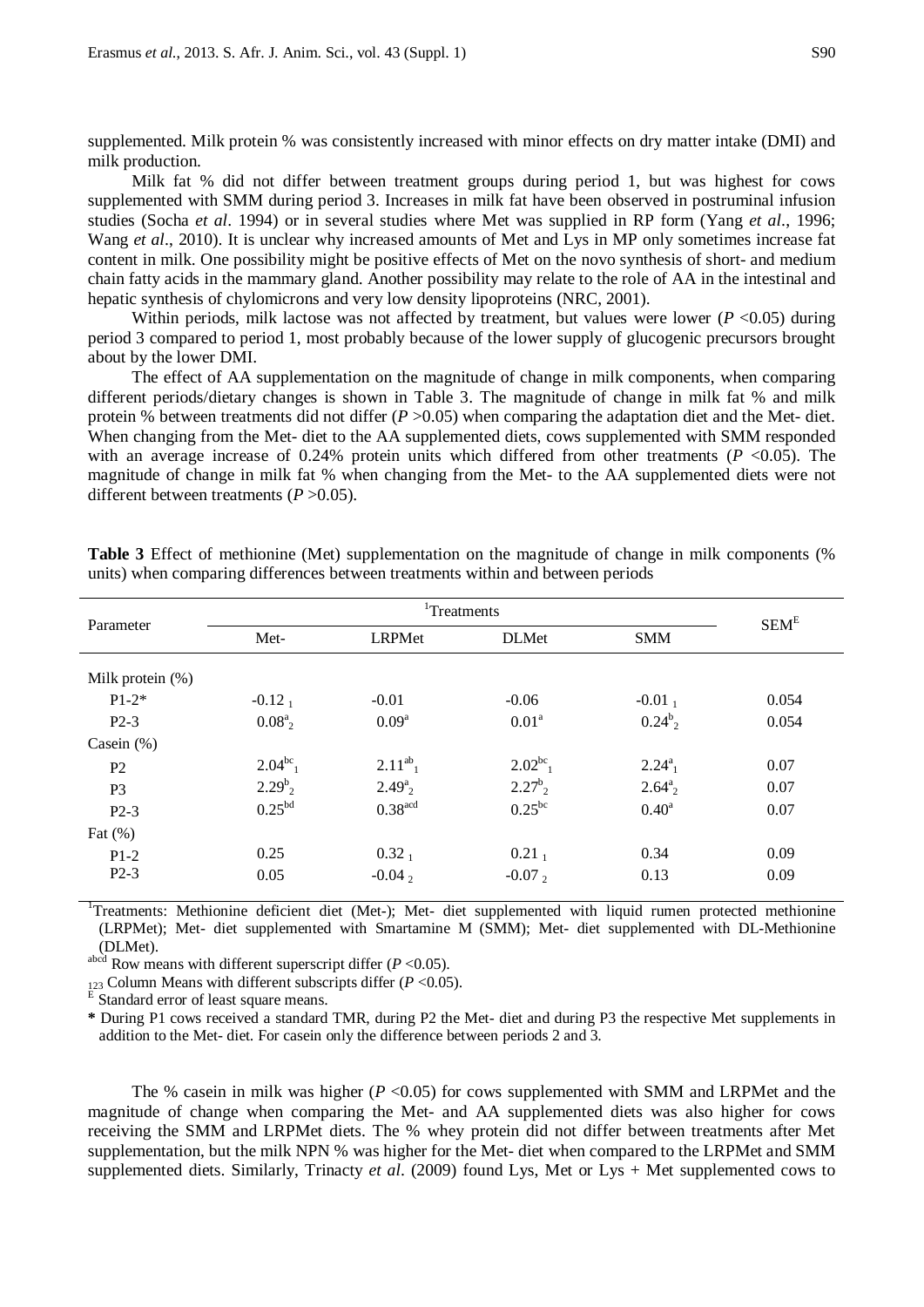have an increased  $(P \le 0.05)$  casein % when compared to unsupplemented cows. Although it is known that casein is the most influenced milk protein fraction (NRC, 2001) a limited number of samples on N fractions in this study calls for caution when interpreting results.

Supplementation with SMM increased  $(P \le 0.05)$  milk fat and protein when compared to other treatments and increased milk casein when compared to cows receiving the Met- diet. These results therefore suggest that SMM was effective in improving the Lys : Met ratio in MP, while it appears that the LRPMet prototype failed to elicit any response. This could be due to the LRPMet prototype not being properly protected against rumen degradation, not being available for absorption in the SI, or due to ruminal overprotection, or a combination of these factors.

### **Conclusion**

This experiment proved milk composition, especially milk protein percentage and to a lesser degree milk N fractions (partly due to cost implications) and milk fat, to be an effective technique for evaluating the relative bioavailability of either liquid or solid RPMet products. This technique could be used as a screening test before the onset of long term expensive lactation studies.

#### **References**

- AOAC, 1995. Official Methods of Analysis. 16<sup>th</sup>ed Association of Analytical Chemists. Arlington, V.A., USA.
- Blum, J.W., Buckmaier, R.M. & Jans, F., 1999. Rumen protected methionine fed to dairy cows: bioavailability and effects on plasma amino acid pattern and plasma metabolite and insulin concentrations. J. Dairy Sci. 82, 1991-1998.
- Chapoutot, P., Schmidely, P., Sauvant, D., Robert, J.C. & Sloan, B., 1992. Influence of a ruminally protected blend of methionine and lysine (ML) on the dairy cow nutrition and production. J. Dairy Sci. 75 (Suppl. 1), 199 (Abstr.).
- Chen, J., Broderick, G., Luchini, D., Sloan, B. & Devillard, E., 2009. Effect of metabolisable lysine and methionine concentrations on milk production and nitrogen utilisation in lactating dairy cows. J. Dairy Sci. 92 (Suppl. 1), 151 (Abstr.).
- Donkin, S.S., Varga, G.A., Sweeney, T.F. & Muller, L.D., 1989. Rumen protected methionine and lysine: effects on animal performance, milk protein yield and physiological measures. J. Dairy Sci. 72, 1484-1491.
- Krober, T.F., Sutter, F., Senn, M., Langhans, W. & Kreuzer, M., 2001. Effects of supplying leucine and methionine to early lactating cows fed silage-concentrate based diets with a calculated deficiency in leucine and methionine. Anim. Res. 50, 5-20.
- Lynch, J.M., Barbano, D.M. & Flemming, J.R., 1998. Indirect and direct determination of the casein content of milk by Kjeldahl nitrogen analysis collaborative study. J. AOAC 81, 763-774.
- National Research Council, 2001. Nutrient requirements of dairy cattle.7<sup>th</sup> Rev. Ed. Natl. Acad. Sci., Washington D.C., USA.
- Noftsger, F. & St-Pierre, N.R., 2003. Supplementation of methionine and selection of highly digestible rumen undegradable protein to improve nitrogen efficiency for milk production. J. Dairy Sci. 86, 958-969.
- Ordway, R.S., Boucher, S.E., Whitehouse, N.L., Schwab, C.G. & Sloan, B.K., 2009. Effects of providing two forms of supplemental methionine to periparturientHolstein dairy cows on feed intake and lactation performance. J. Dairy Sci. 92, 5154-5166.
- Patton, R.A., 2010. Effect of rumen protected methionine on feed intake, milk production, true milk protein concentration and true milk protein yield, and the factors that influence these effects: A meta-analysis. J. Dairy Sci. 93, 2105-2118.
- Sameuls, M.L., 1980. Statistics for Life Sciences. Collier McMillan Publishers, London.
- Sameulson, D.J., Denise, S.K., Roffler, R., Ax, R.L. & Armstrong, D.V., 2001. Response of Holstein and Brown Swiss cows fed alfalfa at 2 stages of lactation. J. Dairy Sci. 84, 917-928.
- Schwab, C.G., 2010. Balancing diets for amino acids: Nutritional, environmental and financial implications. Pages 1-13 in Proc. Tri-State Dairy Nutr. Conf.
- Schwab, C.G. & Ordway, R.S., 2001. Amino acid nutrition of dairy cows. Proc.  $36<sup>th</sup>$  Annual Pacific Northwest.Nutrition Conf., Boise, I.D., USA.